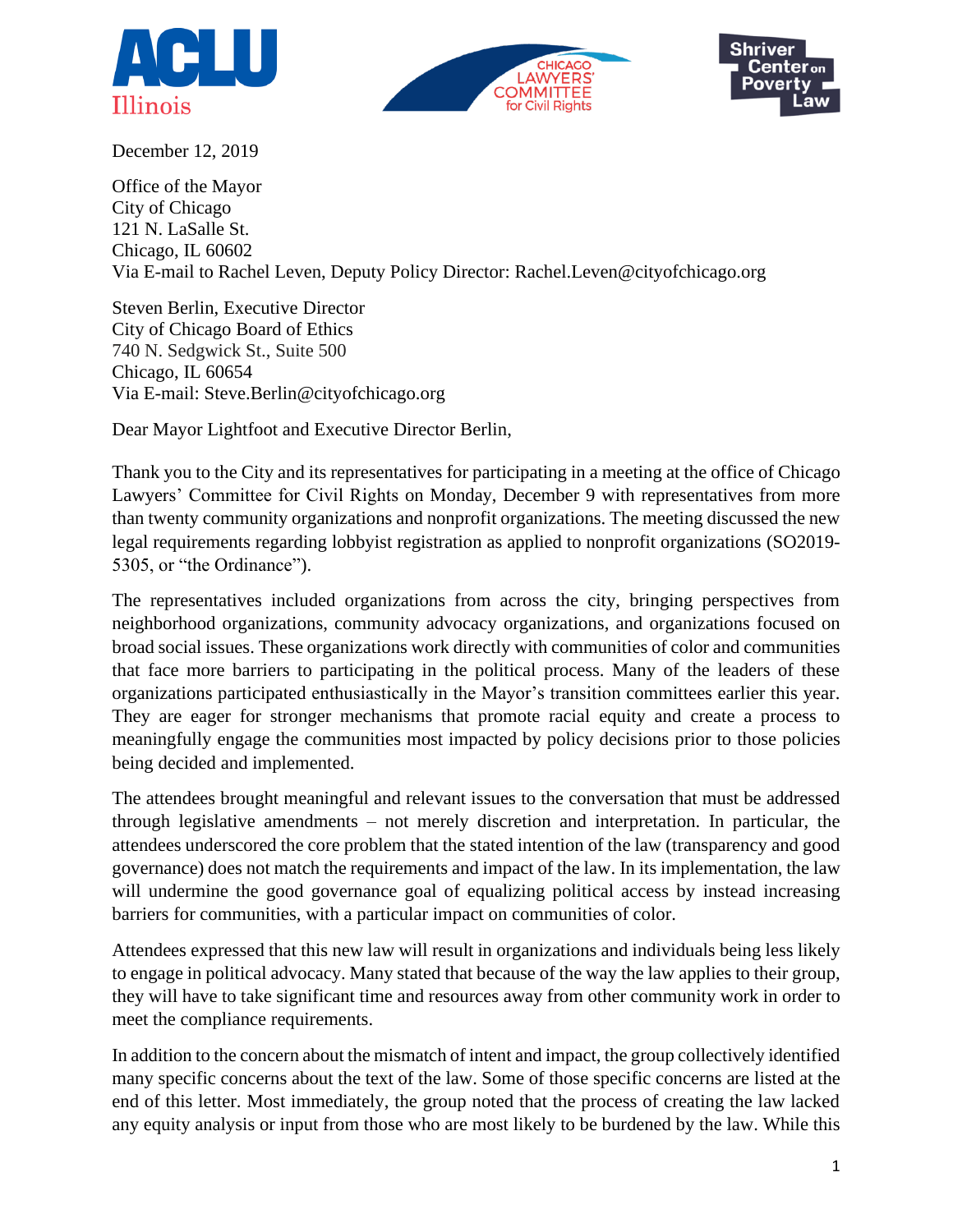





might have merely been an oversight at the time of drafting, with the information that has now been presented, continuing to implement a law without such a process would demonstrate an acceptance of the clear limitation that this imposes on individuals and organizations engaging in the political process through their constitutional rights.

To address these issues, any process to amend the legislation should meaningfully include the organizations and communities most affected by these rules. By necessity, this requires a delay in implementation of the law. Further, this process requires engagement beyond simply soliciting comments from the public.

We ask and expect that this law is delayed for at least six months and that the City specifies a process for drafting the new law that meaningfully includes the groups and communities impacted. The resulting law and the process to construct that law should follow the principles identified in the [Report of the Transition Committee](https://www.chicago.gov/content/dam/city/depts/mayor/TransitionReport/TransitionReport.5.16.2019.pdf) submitted to the Mayor regarding good governance practices on equity, accountability, and transparency (page 8); meaningful community engagement (pages 96 and 97); and how to equitably include those racial groups that will be most affected by a policy (page 101).

We understand that an ordinance that delays the law must be introduced at City Council by next Wednesday, December 18. We therefore request a response to this and our December 6 letter by no later than Monday, December 16 at 4:00 p.m. We look forward to hearing from you. We request that you direct any responses to Ami Gandhi of Chicago Lawyers' Committee for Civil Rights at agandhi@clccrul.org or (312) 888-4193.

Sincerely,

## **Rebecca Glenberg, Senior Staff Attorney**

ACLU of Illinois 150 N. Michigan Ave. #600 Chicago, IL 60601 (312) 201-9740

## **Bonnie Allen, CEO/Executive Director**

Chicago Lawyers' Committee for Civil Rights 100 N. LaSalle St., Ste. 600 Chicago, IL 60602 (312) 888-4193

## **John Bouman, President**

Sargent Shriver National Center on Poverty Law 67 E. Madison St. #2000 Chicago, IL 60603 (312) 263-3830

CC: Juan Carlos Linares, Chief Engagement Officer, City of Chicago Candace Moore, Chief Equity Officer, City of Chicago Via E-mail: Juan.Linares@cityofchicago.org; Candace.Moore@cityofchicago.org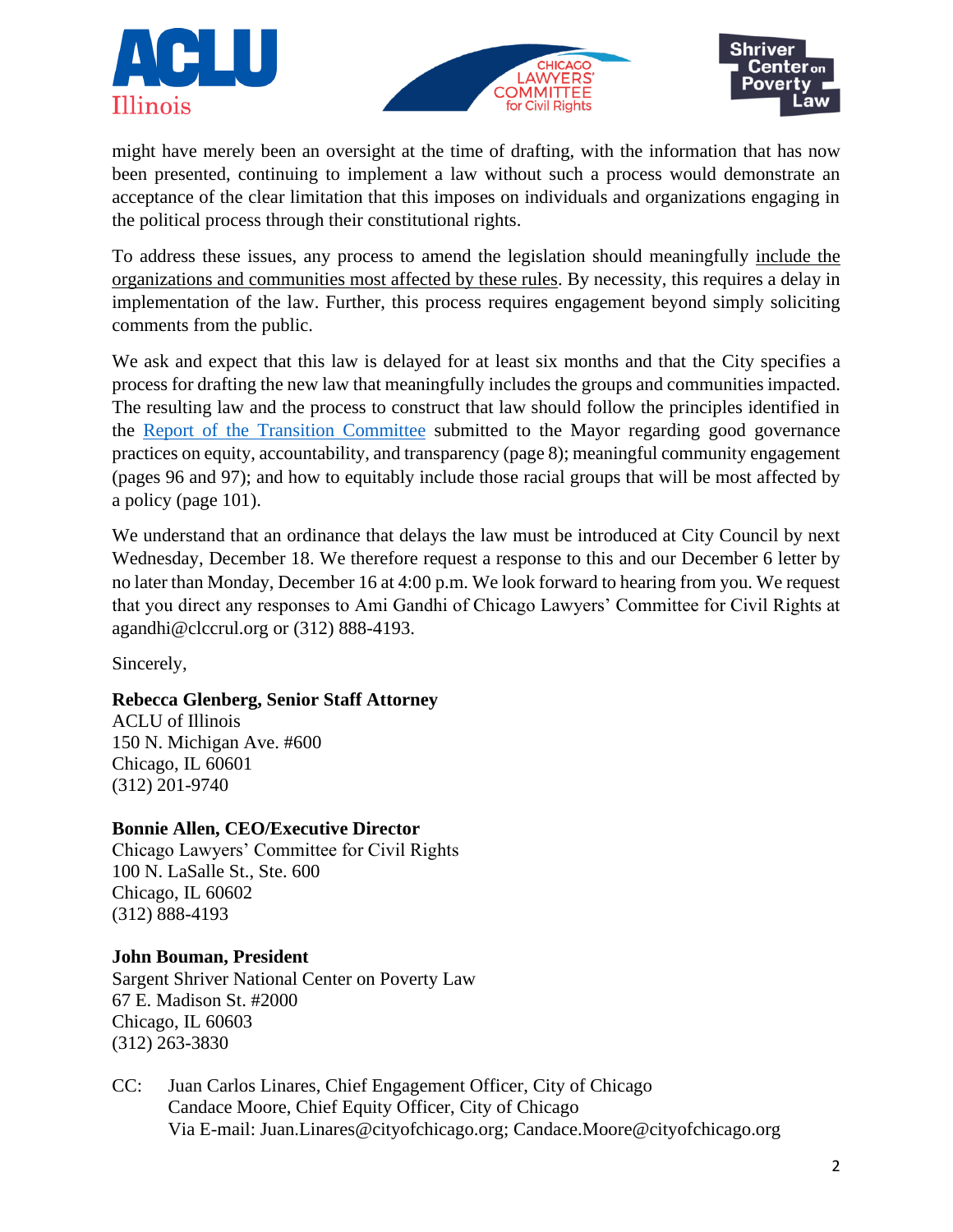





Many problems with the Ordinance were raised by community organizations at the December 9 meeting. Included among those issues were the following:

- The ordinance fails to understand and interact with common ways that community organizations provide support for residents who are advocating for themselves – but are supported by a nonprofit organization that enables them to advocate for themselves. In many cases, identifying where someone is advocating "individually" or advocating "on behalf of an organization" is an impossible or meaningless distinction. This is especially problematic given the lack of a time or money threshold, as it opens the door for someone violating the law even by having a one-off interaction with an alderman or other government official.
- The definitions are broad and vague, particularly concerning what an "administrative" action" covers and whether or not the new exemptions will be applied.
- There is too much discretion given to public officials at every stage of the registration process, including for waivers of fees and penalties.
- It potentially opens the door for political retaliation via investigation of entirely proper civic engagement by community-based organizations.
- The definition of lobbying is different than the federal rules, requiring additional burdensome tracking, which influences communities' decisions of what strategies to pursue.
- There is no minimum time or money threshold for whether an individual is required to register.
- People who work for coalitions or organizations that are part of coalitions (or people with multiple jobs) might not be eligible for fee waivers.
- There is no age threshold in the registration rules.
- The rules waive fees only for  $501(c)(3)$  organizations, but not  $(c)(4)$  organizations. Many groups have cost sharing agreements with an appropriately set up and similarly staffed (c)(4) organization.
- The penalty for noncompliance (\$1,000 per day) is far too high. Relying on a process to create a "settlement" for any fines for noncompliance is an inherently inequitable system that favors people with access to resources.
- Many organizations are worried that various types of funders will not be able to fund organizations that have to register with the City as lobbyists – even though the City's definition of lobbying differs from what the funder's restrictions on lobbying are.
- Because this is an individual registration issue and not an entity registration, many people who are vulnerable will be impacted in a manner that is not considered within this law – including undocumented and other immigrant community members.
- The law could apply to people that are attending a protest  $-$  if they happen to be paid staff of an organization that is supporting the protest.